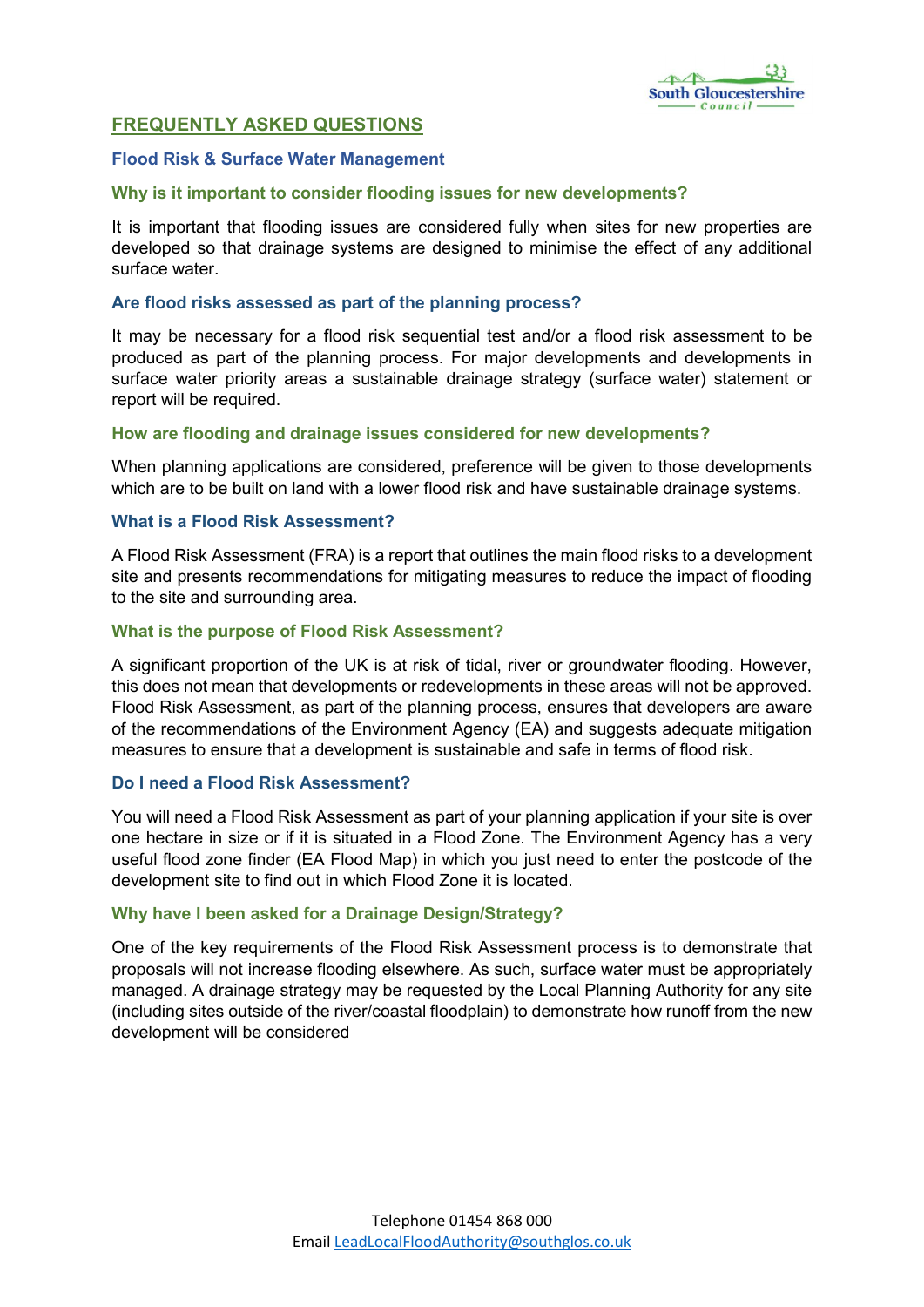### How should surface water runoff be managed on small scale developments such as extensions?

Surface water runoff from impermeable surfaces such as roofs, driveways and patios must be contained within a development.

#### What is drainage?

There are two systems of drainage that you need to think about: 'foul 'and 'surface water'. In general, these two systems should be kept separate.

Each of these has above-ground and underground elements.

Foul drainage carries the used water from toilets, sinks, basins, baths, showers, bidets, dishwashers and washing machines. The above-ground pipework is referred to as sanitary pipework; the underground pipework is referred to as foul drains and foul sewers.

Surface water drainage carries rainwater (and melted snow and ice) from hard surfaces. The above-ground system of gutters and rainwater pipes is referred to as roof drainage; the underground pipework is referred to as surface water drains and surface water sewers.

### What is the difference between a drain and a sewer?

In general, a drain serves a single property whereas a sewer serves more than one property.

Private sewers are owned by the properties they serve. Public sewers are owned by the sewerage undertaker (whose address can be found on your sewerage bill). Building work on and around a sewer needs permission of the sewer owner.

### Why do I need to think about underground drainage?

You may have to change your plans to suit the depth and location of the underground drain or sewer that you intend to connect to.

If you intend to build over or close to a public sewer, you will require written agreement from your sewerage undertaker, so you should consult the company at the earliest planning stage of your building work.

Building over an existing drain or sewer can damage pipes, so that they leak or block, potentially leading to odour nuisance, health problems and environmental damage. It also makes it more difficult, time consuming and expensive to clear blockages and repair or replace faulty drains. So if there is an existing drain below, or close to, your proposed extension, it may need to be moved or protected, which is likely to increase the cost of your project.

The route of the drain should avoid obstructions (e.g. ponds or outbuildings) and keep away from foundations, so may need to be longer and have additional access chambers, rather than running in a straight line. Approved Document H of the Building Regulations (Drainage and Waste Disposal) gives guidance on additional measures needed where drains have to run close to foundations.

#### How can I find out the location of underground drains and sewers?

Maps of public sewers can be inspected free of charge at the offices of the sewerage undertaker or local authority. Private sewers and drains are not normally mapped and their location needs to be found in other ways, as described below.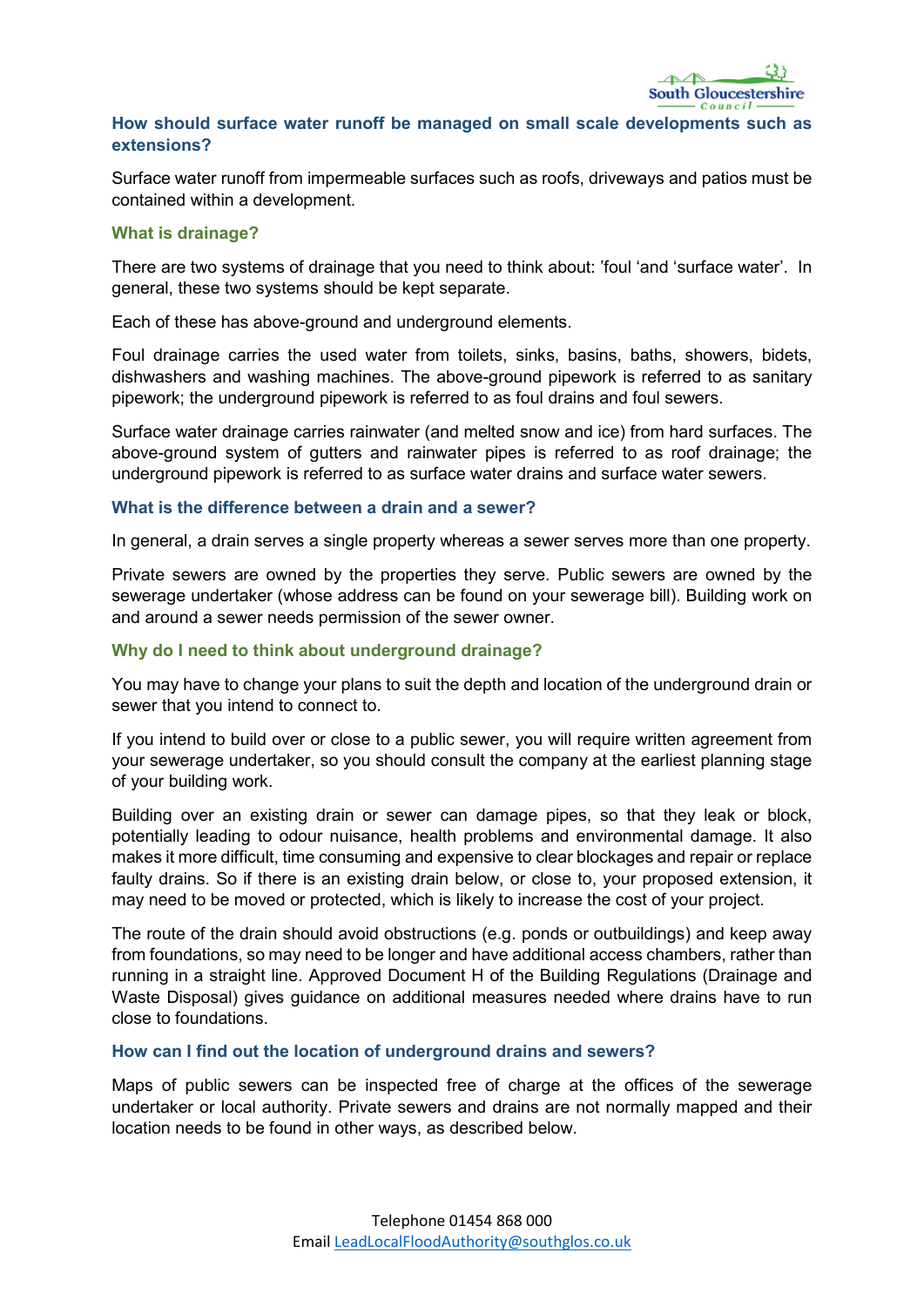Drain covers give an indication of drains below. By lifting the cover, it may be possible to see the direction, size and depth of pipes but do not enter the chamber (which can be filled with toxic gas) and ensure that the cover is replaced securely.

Locations of rainwater pipes, sanitary pipework stacks and external gullies can indicate where their underground drains are likely to run.

There are many firms which can carry out CCTV surveys that will indicate the condition of the drains as well as their location and depth.

You are strongly advised to seek advice from a builder, architect, drainage engineer or Local Authority Building Control before committing to or commencing work.

### How do I know which sewer I should connect to?

There are 3 types of sewers they are foul water, surface water and combined sewers. The sewerage network plans will provide you and your contractor with a guide. You may need to carry out a drainage survey to check what is available to you. You will need to discuss this with your contractor and determine where to connect and the type of connection you need.

The Sewage Undertaker will make an assessment of your proposal when they receive your application and will either approve or suggest an alternative connection.

### Land Owners Responsibility – Drainage Systems:

## Someone has previously cleared the ditch near to/adjacent to my property. Why is this not happening anymore?

In the past, there have been examples where the Council have cleared ditches that were not their responsibility to maintain. This was often carried out as a good will gesture when there was funding and staff available to allow this. Reactive maintenance can be arranged if a problem arises. Generally, maintenance of ditches falls to the owner. If the ditch is adjacent to your land or property you will be the riparian owner; this means it is your responsibility to maintain the watercourse so that the flow of water can pass without obstruction.

The owner of land adjoining a highway has common law duty to scour and cleanse the ditches that adjoin the highway to prevent them from causing a nuisance to road users.

## Whose responsibility is it to ensure that rainfall runoff from roads does not run onto householders' properties?

The Highway Authority is responsible for ensuring water from roads does not cause flooding of properties. However, it should be noted that highway drainage is designed to accommodate only the water that falls within the confines of the highway. Landowners have a responsibility to ensure water from their land does not cause a nuisance on the highway. Often cases where flooding of property is blamed on the Highway Authority it is as a result of additional water from private land entering the highway and overwhelming the drainage.

## Who owns the watercourse?

The owner of land or property adjacent to a watercourse is known in legal terms as the "riparian owner" of the watercourse. Often the watercourse will form the boundary between two properties and the deeds may indicate a single owner. If not both adjacent owners have equal responsibilities as riparian owners.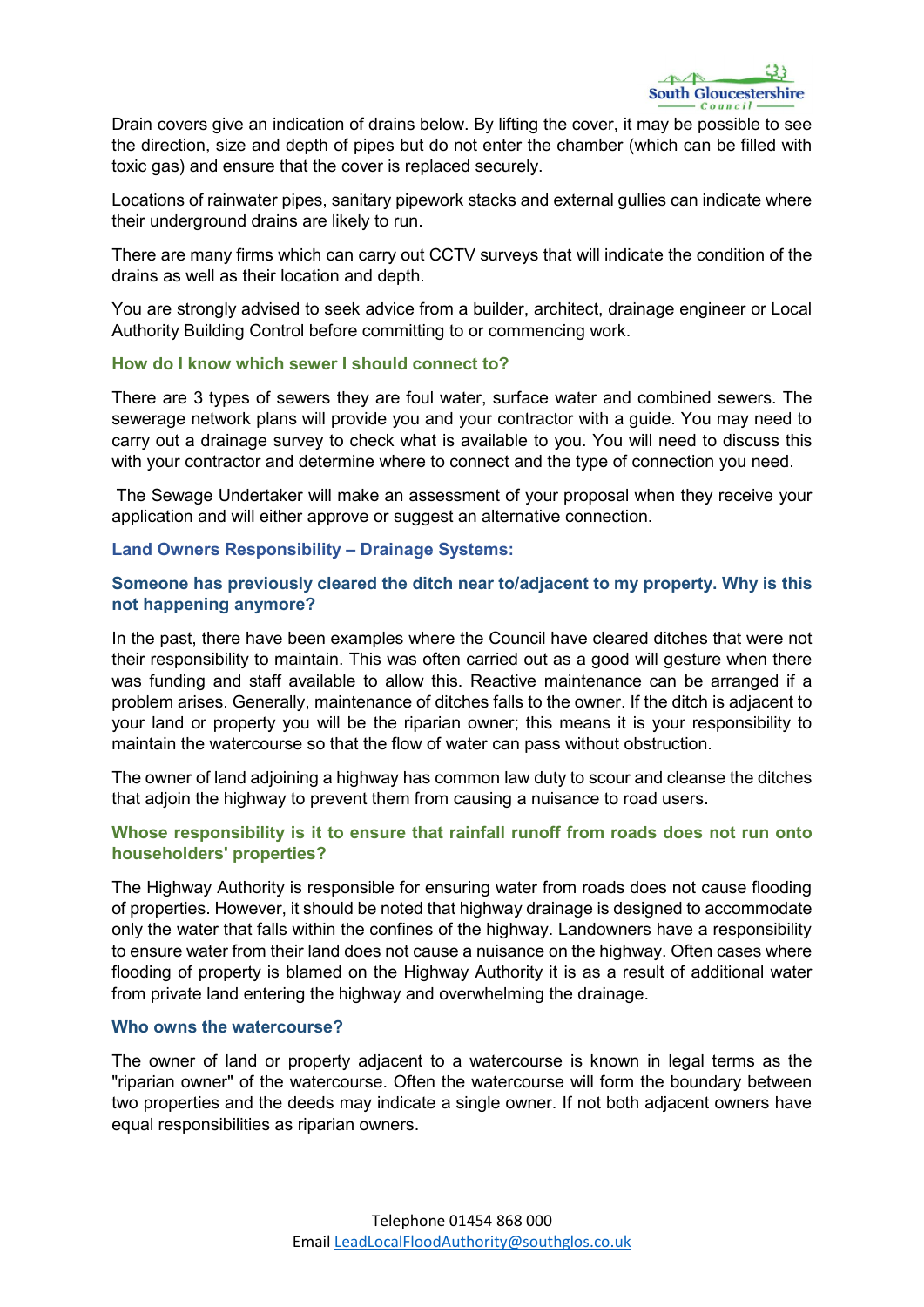### What storm water/ surface water drainage pipes am I responsible for?

All drainage infrastructure related to the drainage of private properties up to the Legal Point of Discharge is the responsibility of the property owner. This includes sections of pipe in the green strip or road reserve that discharge storm water/surface water to the kerb or pipe connections (tapping) to a Highway drain.

The property owner is responsible for ensuring that storm water pipes are connected correctly and that their storm water/ surface water runoff does not affect other property owners.

## Storm water/ surface water drainage pipes on my property are blocked. What should I do?

All drainage infrastructure related to the drainage of private properties is the responsibility of the property owner. This also includes sections of pipe that discharge water to the kerb and channel or pipe connections to a Highway drain. The property owner is responsible for ensuring that storm water pipes are connected to the nominated Legal Point of Discharge.

### Who is responsible for groundwater seepage into my property?

Groundwater and groundwater seepage are considered natural occurrences and the property owner is responsible for making provisions to manage this water.

### The pipe under my driveway is blocked. Who's responsible for its maintenance?

Pipes under private driveways are the responsibility of the property owner. The property owner is responsible for ensuring storm water is not obstructed by blockages at these piped sections.

## I have discussed my drainage problems with my neighbour and they will not work with me. I have considered placing swales or other improvements on my property, but it is not feasible. Is the Council responsible for ensuring proper drainage on my lot?

The Council is not responsible for ensuring proper drainage on privately owned property. If it is impossible to remedy the problem by working with your neighbour, then civil court action may be taken. This should be a last resort to resolving drainage problems. Only if the neighbour is diverting or impounding water against its natural flow or unnaturally concentrating the flow would the neighbour be liable for damages. If water is flowing as it naturally would, then the neighbour has no liability. Property owners are responsible for maintaining drainage on their own property. You could also consider hiring a civil engineer with expertise in surface water drainage to examine alternative solutions.

## My neighbour has done some work on his lot and now I'm getting more runoff. What can I do?

In the past, Council staff has come out to look at situations such as this. Currently, staffing levels and budget do not allow us to make site visits to see all the drainage problems. These situations are civil matters between the property owners. You should try to perform work on your property to help your land drain more efficiently. It is against the law to divert or concentrate runoff, or block runoff from draining onto your property. We advise that you meet with your neighbour and discuss the problem to work toward a mutually agreeable solution.

#### Can I build anything in an easement?

You should not construct any structures within an easement. Please contact the relevant Authority for further clarification of your specific situation.